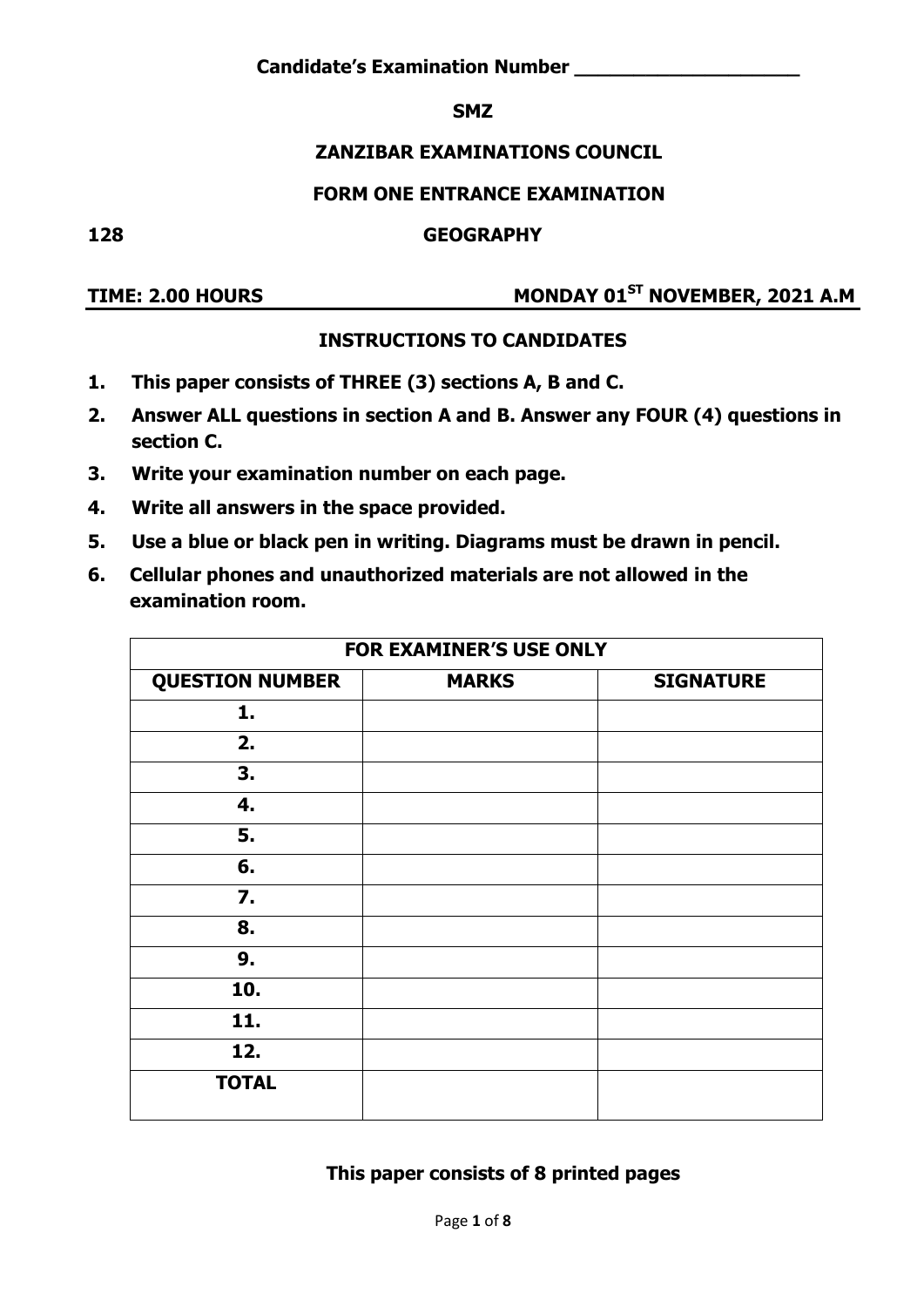## **SECTION A: (40 Marks) PHYSICAL GEOGRAPHY**

### **Answer ALL questions in this section.**

1. Choose the correct answer and write its letter in the table below.

| i.    | Meteors are also known as                                                   |                       |                     |                         |             |
|-------|-----------------------------------------------------------------------------|-----------------------|---------------------|-------------------------|-------------|
|       | A: Evening stars                                                            |                       | B: Morning stars    |                         |             |
|       | C: Shinning stars                                                           |                       | D: Shooting stars   |                         |             |
| ii.   | Tropical grasslands are also known as                                       |                       |                     |                         |             |
|       | A: Heath and Moorland                                                       |                       | B: Savanna          |                         |             |
|       | C: Rain forest                                                              |                       | D: Woodland         |                         |             |
| iii.  | The country which located in East Africa is                                 |                       |                     |                         |             |
|       | A: Angola                                                                   | B: Congo              | C: Kenya            |                         | D: Zambia   |
| iv.   | The altitude of Mount Kilimanjaro causes its surrounded areas to experience |                       |                     |                         |             |
|       | A: Low temperature                                                          |                       |                     | B: Moderate temperature |             |
|       | High temperature<br>C:                                                      |                       |                     | D: Warm temperature     |             |
| v.    | The planet which contains more moons than others is                         |                       |                     |                         |             |
|       | A: Jupiter                                                                  | <b>B:</b> Mercury     |                     | C: Saturn               | D: Venus    |
| vi.   | The movement of the Earth around the sun in its orbit is called             |                       |                     |                         |             |
|       | A: Acceleration                                                             | <b>B:</b> Gravitation |                     | C: Revolution           | D: Rotation |
| vii.  | About one-third of the Earth's surface is covered by                        |                       |                     |                         |             |
|       | A: Continents                                                               | B: Ocean              |                     | C: Rivers               | D: Water    |
| viii. | The instrument used to measure atmospheric pressure is                      |                       |                     |                         |             |
|       | A: Anemometer                                                               |                       | <b>B:</b> Barometer |                         |             |
|       | C: Rain gauge                                                               |                       | D: Thermometer      |                         |             |
| ix.   | The side of the Earth which receives light from the sun is regarded as      |                       |                     |                         |             |
|       | A: Day and Night                                                            |                       | B: Day time         |                         |             |
|       | C: Midnight                                                                 |                       | D: Night time       |                         |             |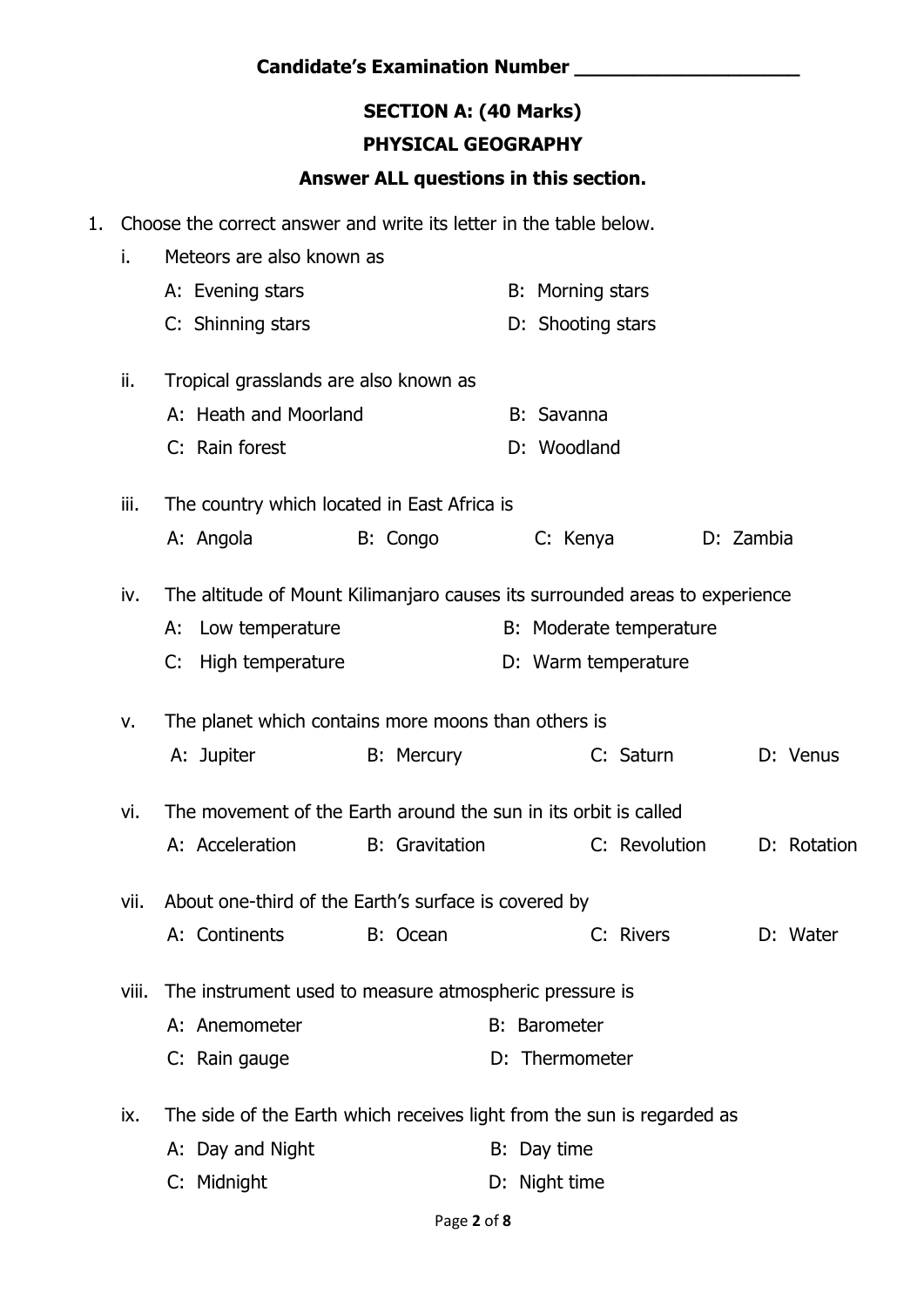- x. Tides are divided into
	- A: Five types
	- B: Four types
	- C: Three types
	- D: Two types

#### **ANSWERS**

| $\cdot$ .<br>. | $\ddot{\mathbf{a}}$<br>ш. |  | $\cdots$<br>vı. | $\cdots$<br>'''<br> | . Aili<br><b>v</b> | IA. |  |
|----------------|---------------------------|--|-----------------|---------------------|--------------------|-----|--|
|                |                           |  |                 |                     |                    |     |  |

2. Choose the correct answer from **LIST B** which corresponds to **LIST A** and write the letter of the correct answer in the table below.

| <b>LIST A</b>     | <b>LIST B</b>                                                   |
|-------------------|-----------------------------------------------------------------|
| i. Lake           | a. The smallest ocean in the world                              |
| ii. Pacific ocean | b. Broad area of relatively flat land                           |
| iii. River        | c. A small body of still water formed naturally or artificially |
| iv. Plain         | d. Natural flowing fresh water body                             |
| v. Valley         | e. A large area of fresh or salt water surrounded by land       |
|                   | f. The arranged steep sided ridges                              |
|                   | g. Low area between hills with a river running through it       |
|                   | h. The largest and deepest ocean in the world                   |

#### **ANSWERS**

|  | $\cdots$<br>. |  |
|--|---------------|--|
|  |               |  |

- 3. Write **TRUE** if the statement is correct and **FALSE** if the statement is incorrect in the space provided.
	- i. The community of plants such as grasses, scrubs and trees is regarded as vegetation.
	- ii. Zanzibar Islands are surrounded by the Atlantic Ocean.
	- iii. Autumn season is the hottest period of the year.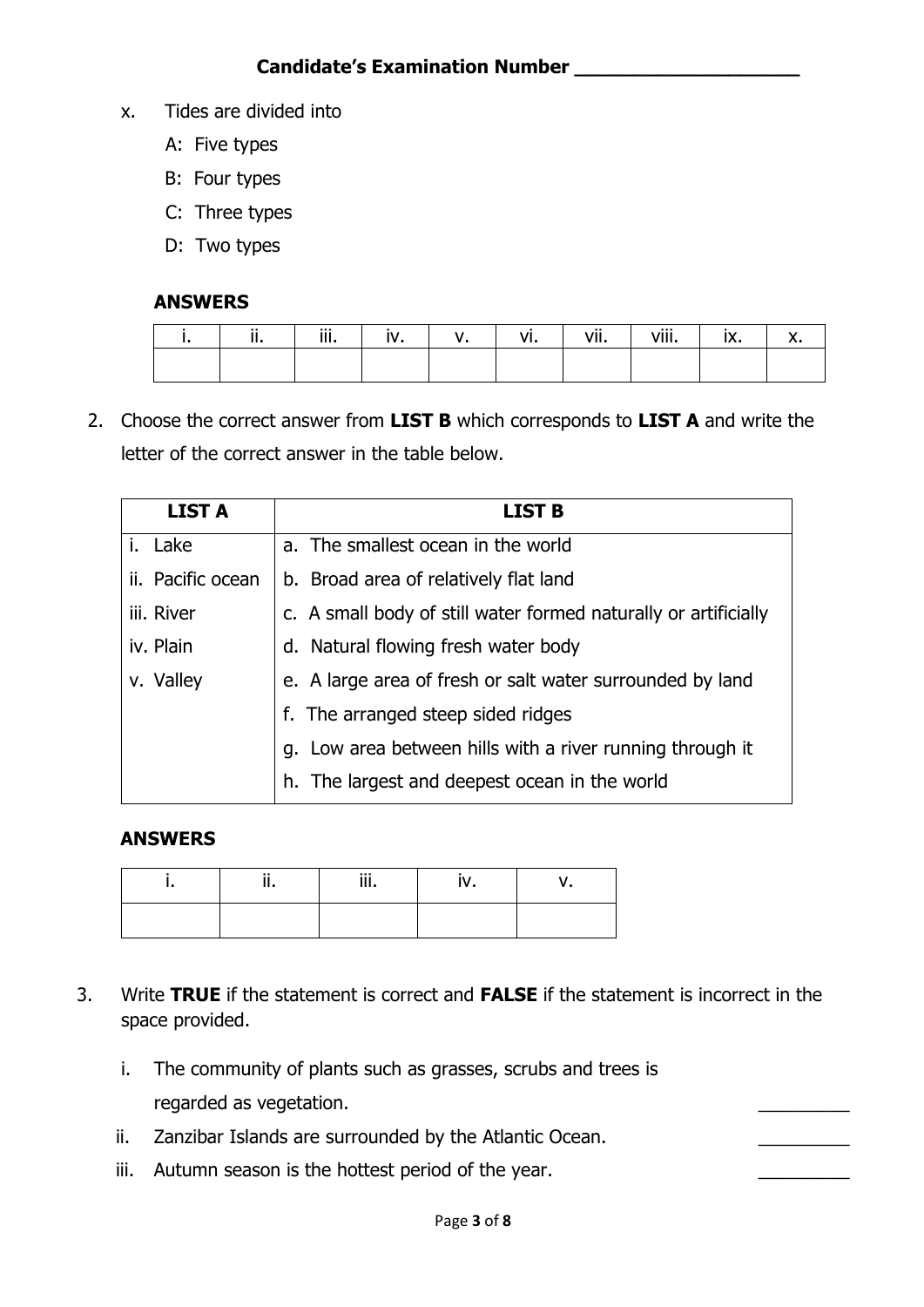|     | <b>Candidate's Examination Number</b>                               |  |
|-----|---------------------------------------------------------------------|--|
| iv. | River Mississippi is located in North America.                      |  |
| v.  | A wind sock is made up of wood.                                     |  |
| vi. | Distance from the sea influences the temperature of an area.        |  |
|     | vii. A maximum and minimum thermometer is made of a bent            |  |
|     | V-shaped tube.                                                      |  |
|     | viii. The highest point in Western District of Unguja is Masingini. |  |
| IX. | Asteroids are small bodies revolving around the sun.                |  |
| х.  | Pemba Island shares its land boundary with Tanga.                   |  |

4. Study the diagram of solar eclipse and answer the questions that follow.



a) Name the objects represented by the following letters.



- b) Name the types of solar eclipse represented by D and E.
	- $i.$   $\hskip1cm$   $\hskip1cm$   $\hskip1cm$   $\hskip1cm$   $\hskip1cm$   $\hskip1cm$   $\hskip1cm$   $\hskip1cm$   $\hskip1cm$   $\hskip1cm$   $\hskip1cm$   $\hskip1cm$   $\hskip1cm$   $\hskip1cm$   $\hskip1cm$   $\hskip1cm$   $\hskip1cm$   $\hskip1cm$   $\hskip1cm$   $\hskip1cm$   $\hskip1cm$   $\hskip1cm$   $\hskip1cm$   $\hskip1cm$   $\hskip1cm$   $\hskip1cm$   $\hskip1cm$   $\mathbf{ii.}$   $\blacksquare$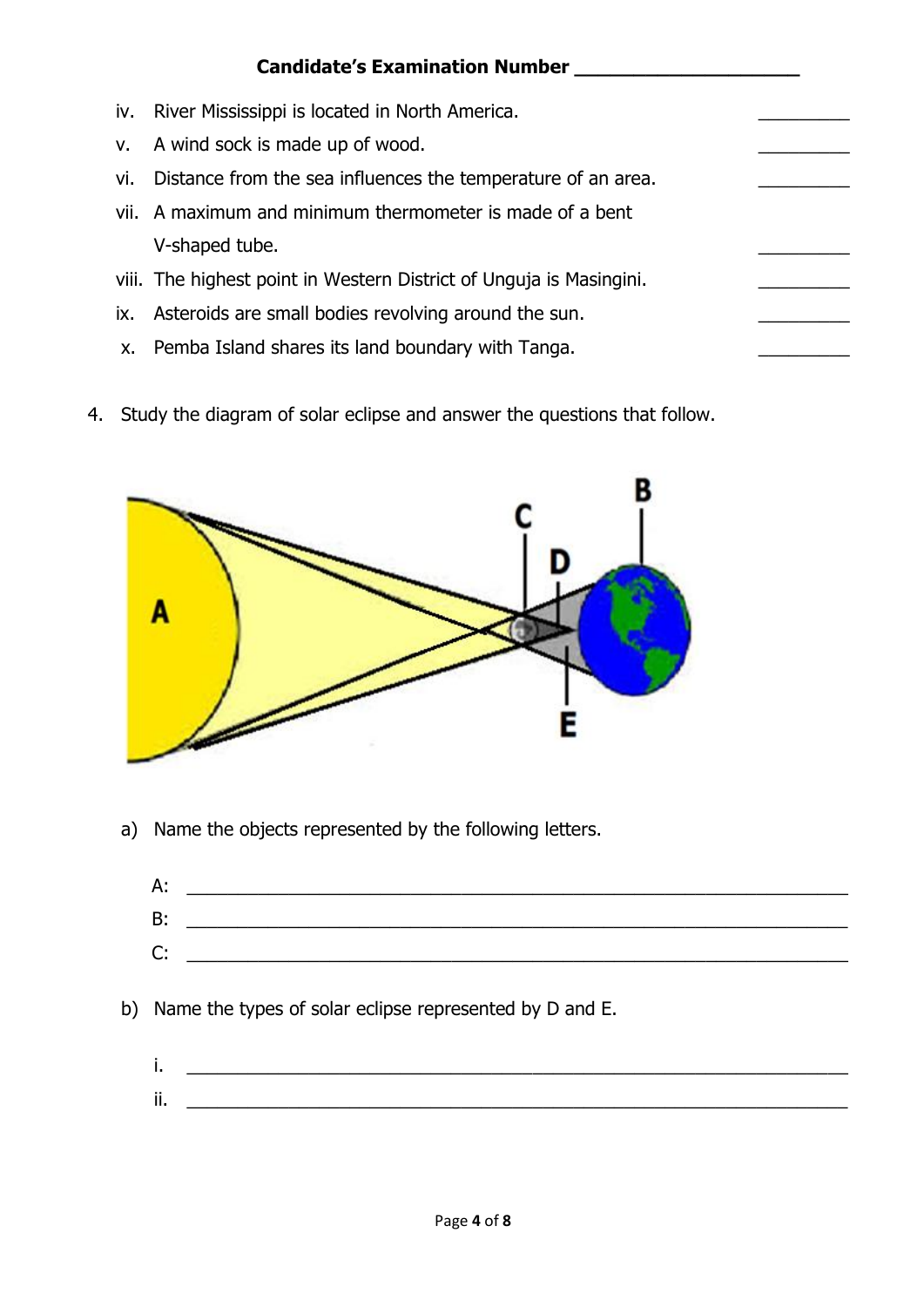## **SECTION B: (20 Marks)**

## **MAP WORK**

## **Answer ALL questions in this section.**

| 5. | Fill the blanks with correct words given in the brackets below. |                                                                                                                                                                                                        |  |  |
|----|-----------------------------------------------------------------|--------------------------------------------------------------------------------------------------------------------------------------------------------------------------------------------------------|--|--|
|    | a)                                                              |                                                                                                                                                                                                        |  |  |
|    | b)                                                              | Latitudes are the imaginary lines drawn on maps from ______________________ to<br><u> 1980 - Jan Barbara, martin da basar da basar da basa da basa da basa da basa da basa da basa da basa da basa</u> |  |  |
|    | C)                                                              | There are _____________________________ methods used to locate position of the object                                                                                                                  |  |  |
|    | d)                                                              | or place in a map.<br>The ratio between the distance on the map and the actual distance on the ground is                                                                                               |  |  |
|    | e)                                                              | and its presented features.                                                                                                                                                                            |  |  |
|    |                                                                 | (West, scale, three, school, East, four, North, map key)                                                                                                                                               |  |  |
| 6. |                                                                 | Answer the following questions in short.                                                                                                                                                               |  |  |
|    | What is a map?<br>a)                                            |                                                                                                                                                                                                        |  |  |
|    |                                                                 | b) Give two (2) examples of six figures grid reference.                                                                                                                                                |  |  |
|    |                                                                 | j.                                                                                                                                                                                                     |  |  |
|    | $\mathsf{C}$                                                    | Write two (2) characteristics of photographs.                                                                                                                                                          |  |  |
|    |                                                                 | j.<br><u> 1989 - Jan James James James James James James James James James James James James James James James James J</u>                                                                             |  |  |
|    |                                                                 | ii.                                                                                                                                                                                                    |  |  |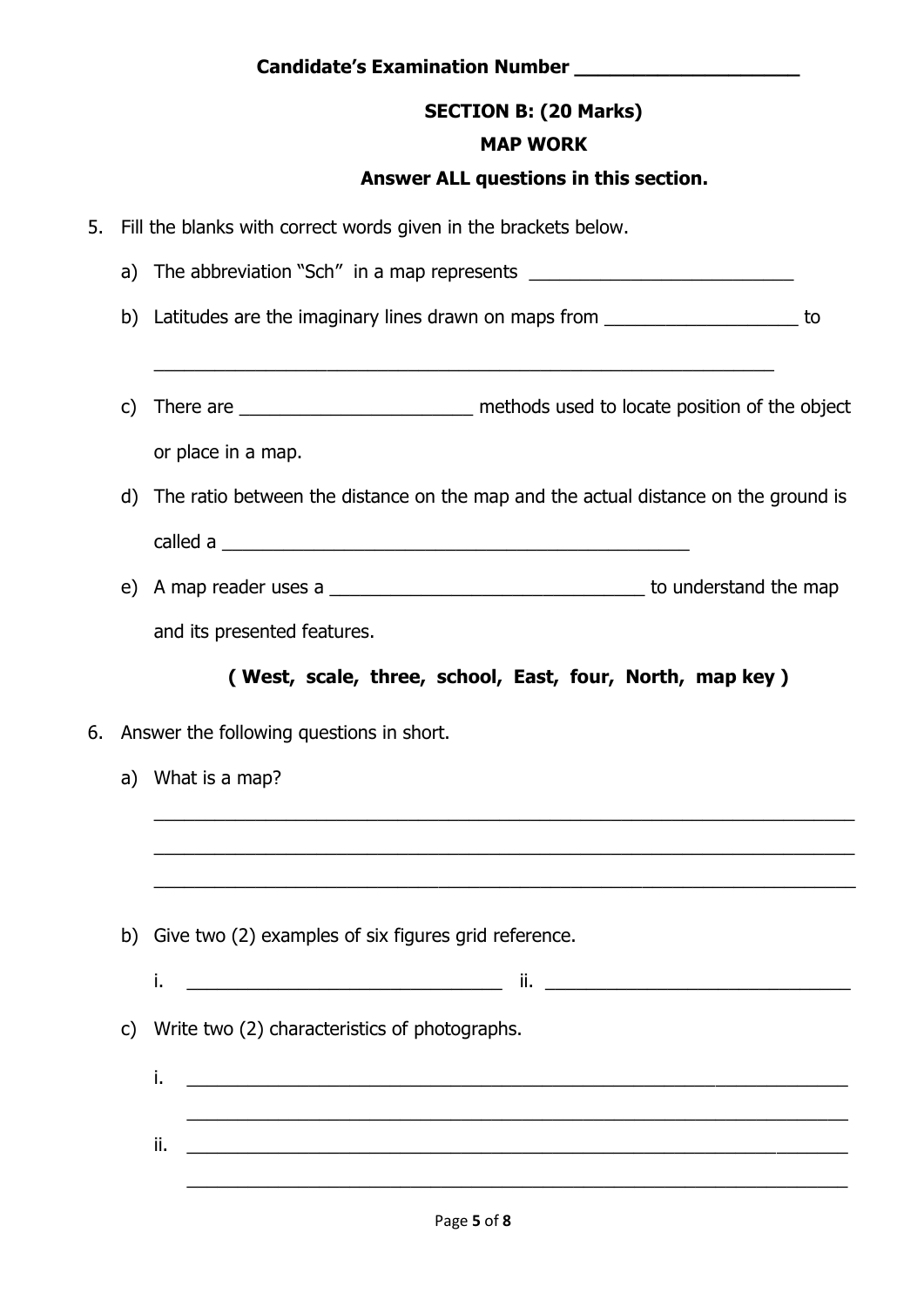## **SECTION C: (40 Marks)**

### HUMAN AND ECONOMIC GEOGRAPHY

## Answer any FOUR (4) questions in this section.

| 7. | a) | i.   | Name four (4) basic terms of migration.<br><u> 1980 - Johann John Harry Hermann (f. 1980)</u> |
|----|----|------|-----------------------------------------------------------------------------------------------|
|    |    | ii.  |                                                                                               |
|    |    | iii. |                                                                                               |
|    |    | iv.  |                                                                                               |
|    |    |      | b) With examples briefly explain the following factors of migration.                          |
|    |    | i.   | Pull factors                                                                                  |
|    |    |      |                                                                                               |
|    |    |      |                                                                                               |
|    |    |      |                                                                                               |
|    |    | ii.  | Push factors                                                                                  |
|    |    |      |                                                                                               |
|    |    |      |                                                                                               |
|    |    |      |                                                                                               |
| 8. |    |      | a) List two (2) food crops which are sent to Unguja Island from Pemba Island.                 |
|    |    | i.   | <u> 1989 - Johann John Stone, market fransk politiker (d. 1989)</u>                           |
|    |    | ii.  |                                                                                               |
|    |    |      | b) Describe two (2) importance of farming to the economy of Zanzibar.                         |
|    |    |      |                                                                                               |
|    |    |      |                                                                                               |
|    |    |      |                                                                                               |
|    |    |      |                                                                                               |
|    |    |      |                                                                                               |
|    |    |      |                                                                                               |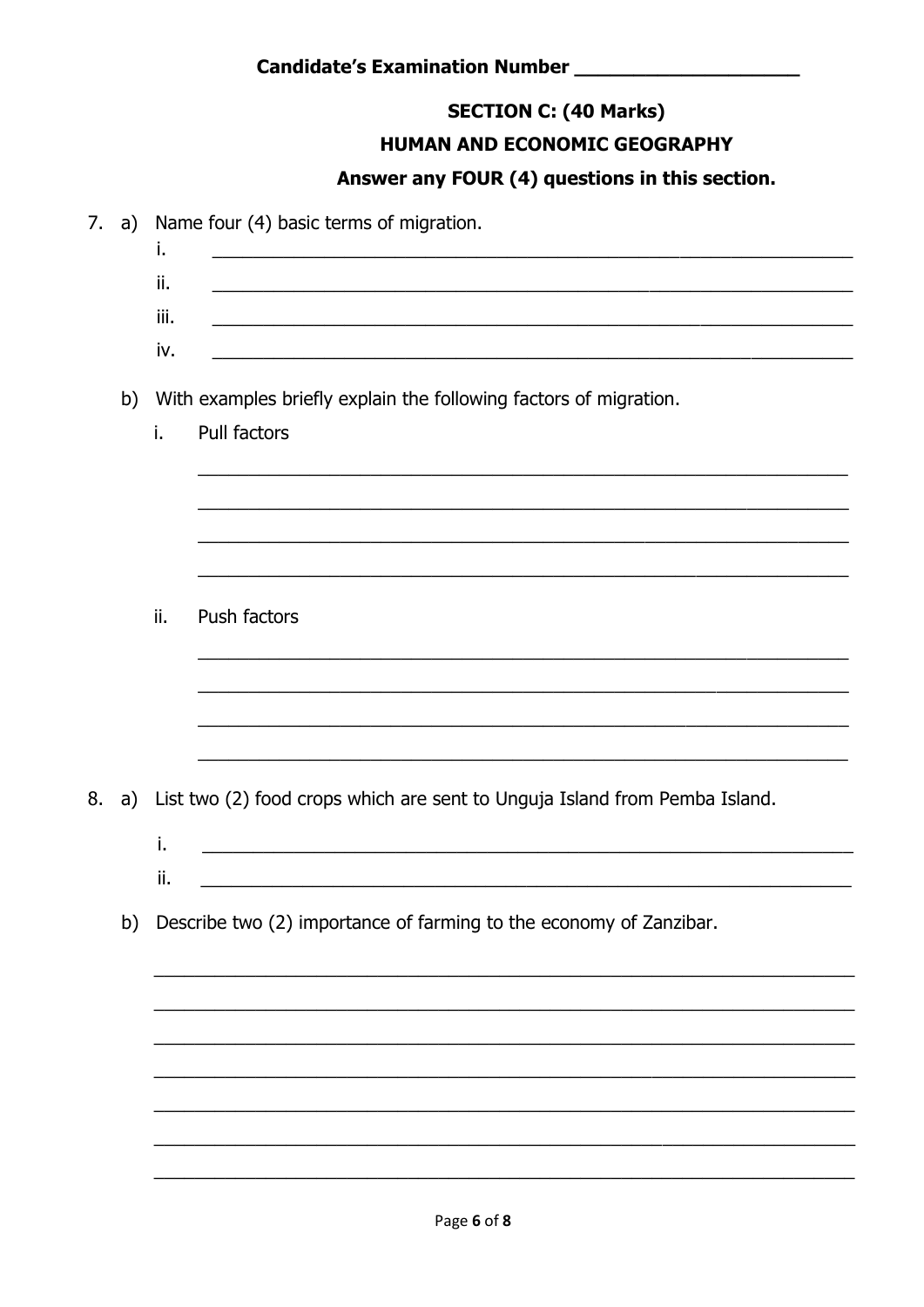# 

- 9. a) Name a mineral resource which is found only in Tanzania Mainland.
	- b) Write down one (1) use of each of the following mineral resources.

| i. Diamond                                                             |
|------------------------------------------------------------------------|
| ii. Coal                                                               |
|                                                                        |
| iii. Limestone                                                         |
|                                                                        |
| iv. Gold                                                               |
|                                                                        |
|                                                                        |
| 10. Analyze four (4) advantages of petroleum to the economy of Uganda. |